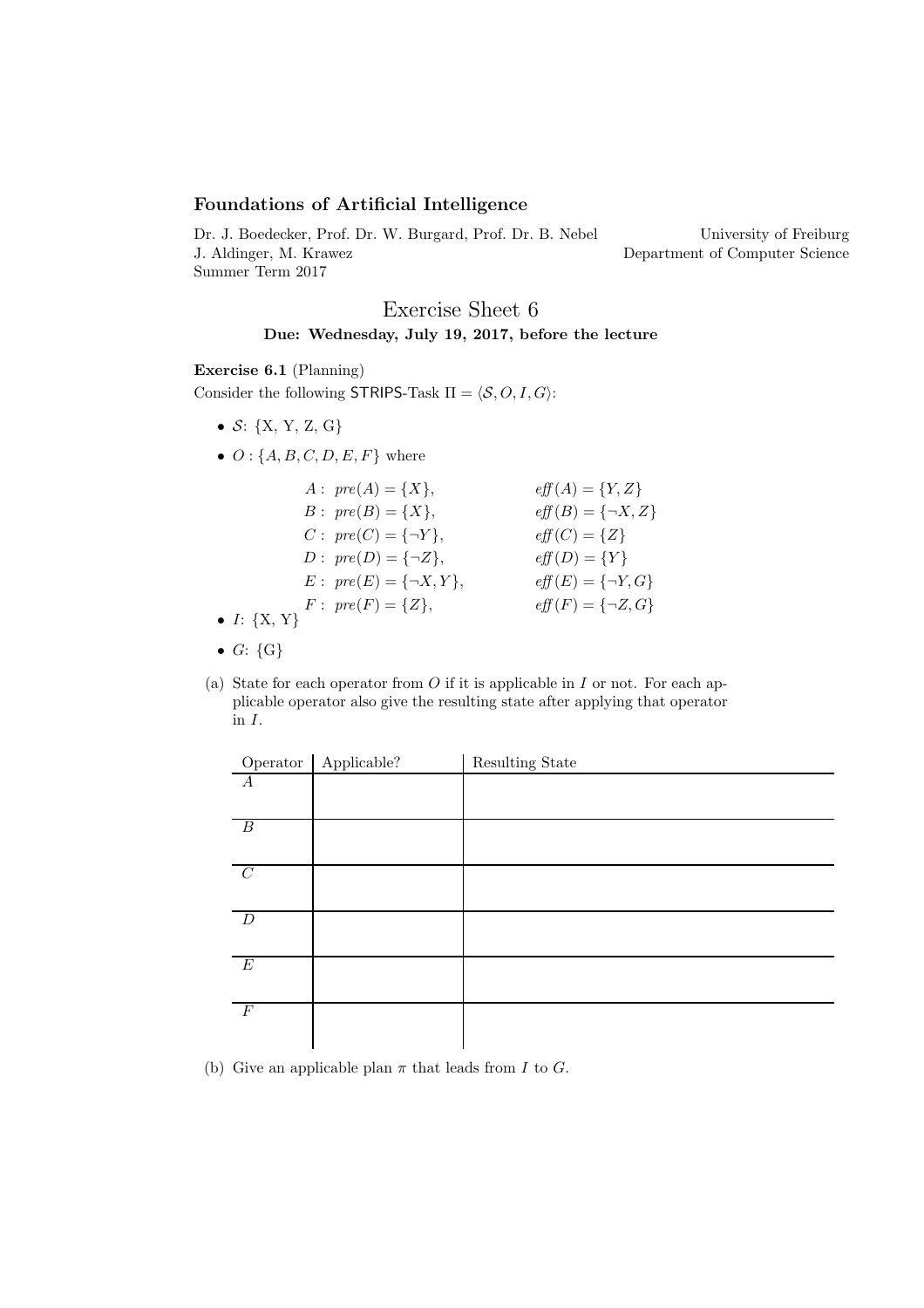Exercise 6.2 (Value iteration algorithm)

Consider the following grid world. The  $u$  values specify the utilities after convergence of the value iteration and  $r$  is the reward associated with a state. Assume a discount  $\gamma = 1$ . The agent can perform four possible actions: **North, South**, East und West. With probability 0.7 the agent reaches the intended state, with probability  $0.2$  it moves to the right of the intended direction, and with probability 0.1 to the left.

|  | $u = 8   u = 15   u = 12  $ |
|--|-----------------------------|
|  | $u=2   r=2   u=10  $        |
|  | $u = 7   u = 16   u = 11  $ |

Which is the best action an agent can execute if he is currently in the center state of the grid world? Justify your answer. Which utility does the center state have?

Exercise 6.3 (Policy iteration algorithm)

Let  $\gamma = 0.5$  be the discount and **East** and **West** the only actions. With probability 0.9 the agent reaches the intended state (or stays where he was, if the action would move him out of the grid), and with probability 0.1 he moves in the opposite direction. The reward in the three western states is −0.05 each.

| $s_0$ | S <sub>1</sub> | $s_2$            |            |
|-------|----------------|------------------|------------|
|       |                | $\longleftarrow$ | $ r = +1 $ |

Perform one step of the policy iteration algorithm. The initial policy is given by the arrows in the states. Give the linear system of equations for the first policy evaluation, a solution to the system as well as the first improved policy  $\pi_1$ .